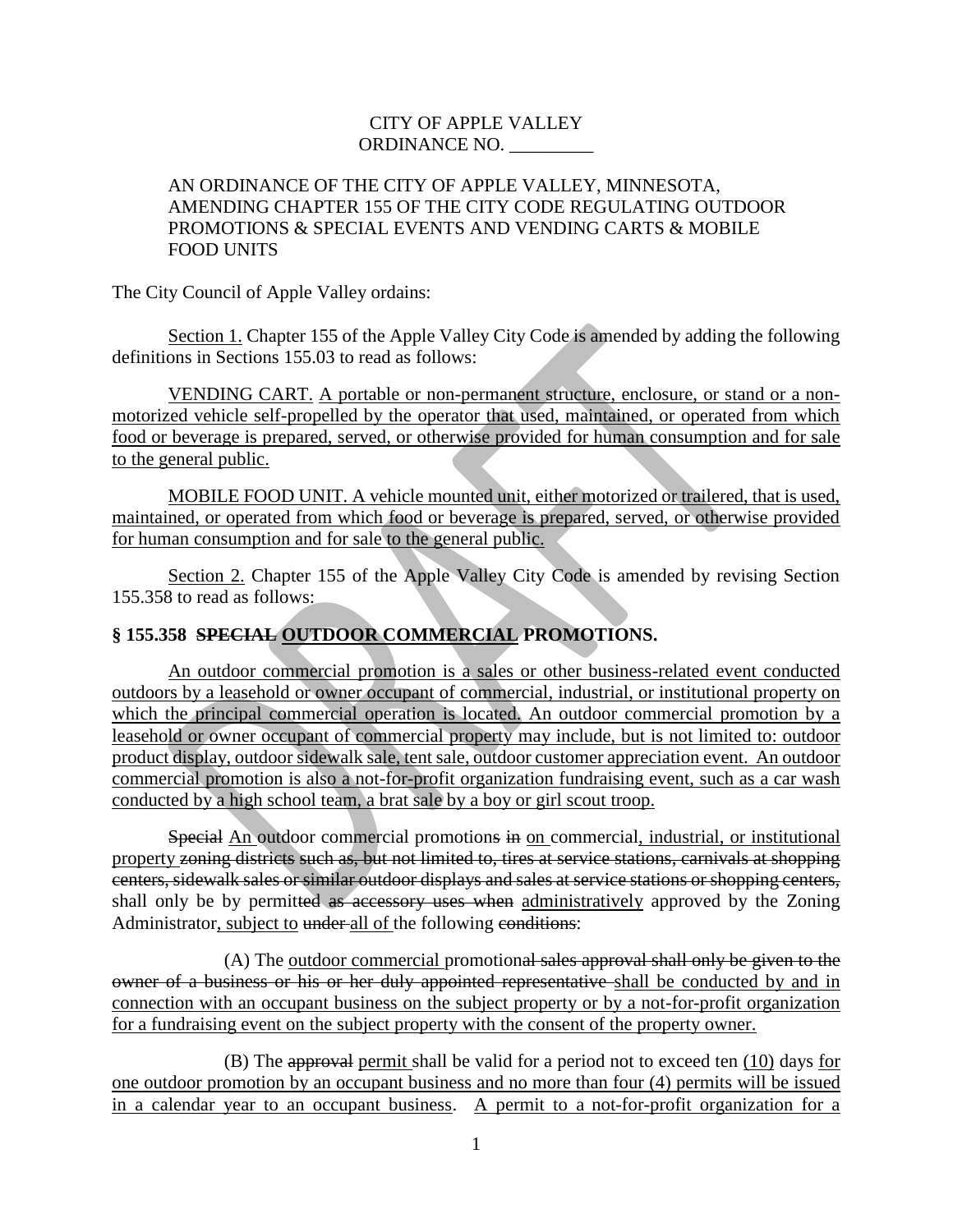fundraising event on the subject property shall not be for more than three (3) consecutive days and shall be sponsored by the property owner or occupant business on the subject parcel. The number of permits to a not-for-profit organization for a fundraising event on the subject property is not restricted and the permit will not be considered in the number of permits allowed for an occupant business conducting an outdoor commercial promotion. Each business shall not be allowed more than one special promotion during any calendar year, except a permit for sidewalk sales which shall not be allowed more than two times during a calendar year;

(C) The outdoor commercial promotional sales shall be conducted entirely upon the owner's subject property in a manner that will not interfere with traffic circulation or otherwise create a nuisance or safety hazard as determined by the Zoning Administrator;.

(D) Individual stores within a shopping center or a free-standing store may be given approval for sidewalk sales;

(ED) A Ssidewalk sales shall be restricted to the area immediately adjacent to the front of the store that is conducting the sale on the sidewalk or parking lot. The sales or display shall permit a minimum four-foot wide open sidewalk area in front of each store at all times for pedestrians; and .

(FE) Failure to comply with these regulations shall be sufficient reason to immediately revoke the approval approved permit and grounds for denial of future permits.

Section 3. Chapter 155 of the Apple Valley City Code is amended by *adding* Section 155.361 to read as follows:

# **§155.361 PARADES, ATHLETIC EVENTS, AND OTHER TEMPORARY OUTDOOR EVENTS**

(A) Purpose. An increased number of events sponsored by private individuals, groups of private individuals and organizations involving a large number of participants or attendees of the general public have been requested within the city. The sponsors of the events have requested or the nature of the events have required city services or resources which would not have been otherwise necessary in the absence of such event, including but not limited to, street closures or restrictions, traffic direction and control, city personnel resources, city resources to provide services for the operation of a special event in whole or part, and other city services to protect the general public health, safety and welfare due to the occurrence of a special event. To protect the participants, attendees, and the general public involved in or affected by the special event, as well as to preserve and protect the city's property, streets, sidewalks and trails, and resources, it is in the best interest of the city to establish a temporary outdoor event permit process, together with rules and regulations for the operation of a temporary outdoor event under the permit. Events subject to this section may include, but are not limited to: parades; athletic events such as a marathon, walk or run event, bicycle rallies or races; farmers' markets; art or craft fairs; festivals; or street dances, parties or fairs, provided the event meets the permit requirement criteria set forth in (C) herein.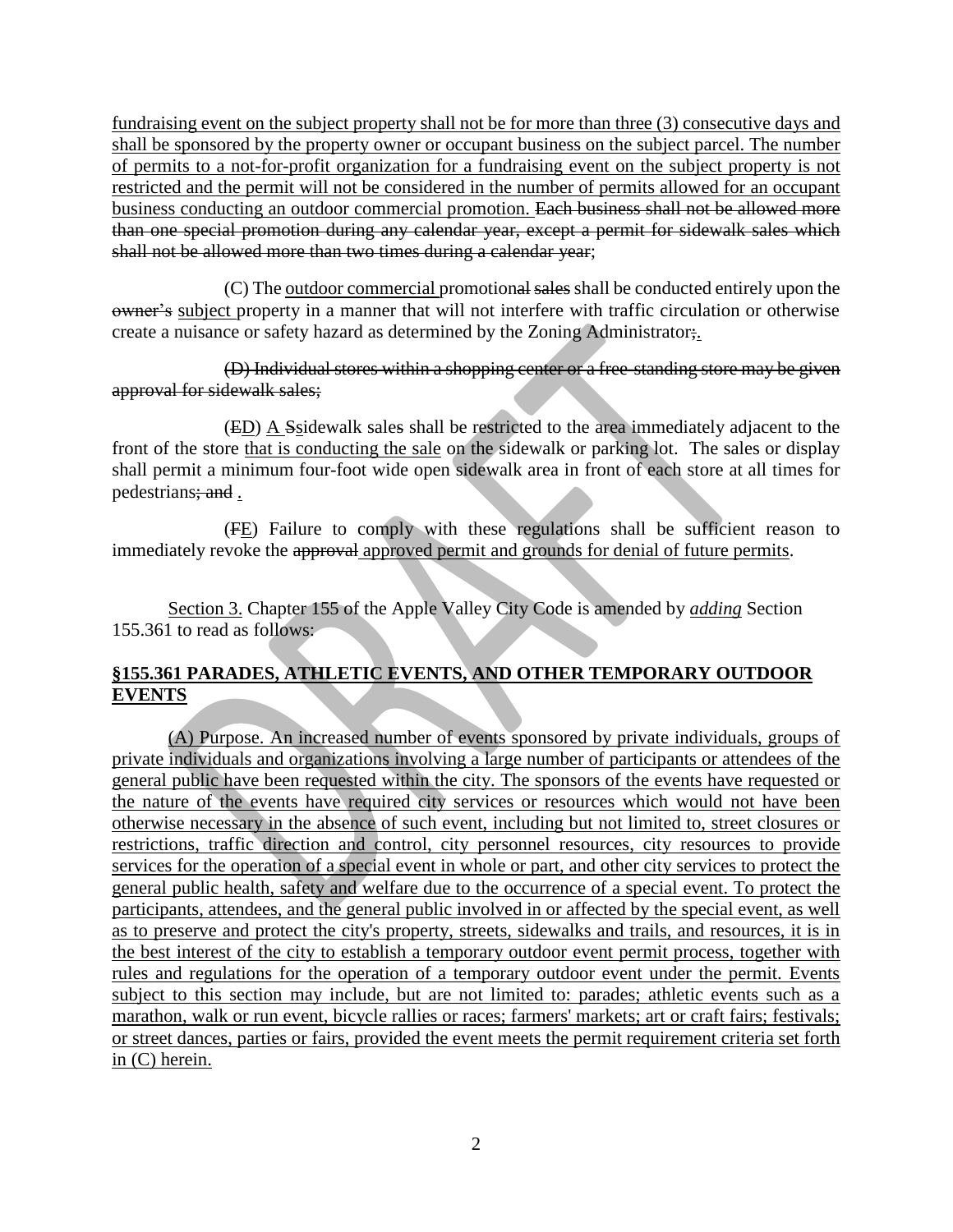## (B) Definitions.

APPLICANT shall mean any person, organization or entity applying for a temporary outdoor event permit from the city to conduct a temporary outdoor event governed by this section.

ATHLETIC EVENT shall mean an event in which a group of persons collectively engage as participants to an organized event in which the group walks, runs, skates, skis or cycles as part of a race, cause or other reason within a public right-of-way, including sidewalks and trails or use of city property in whole or part for the event within the city. For purposes of this section, an athletic event may be a timed or an untimed event or it may or may not involve an award of prizes for the top finishers. For purposes of this section, an athletic event does not include a group of individuals walking, running, or cycling solely for personal exercise or organized team practice that is not in connection with an organized or sponsored event open to the general public for participation.

BLOCK PARTY shall mean a festive gathering of persons within a public or private street requiring the closure of or restriction on the street, or a portion thereof, to vehicular traffic and the attendance is open to the general public, including, but not limited to street dances, barbecues, picnics, music, games and gathering. A block party in a residential neighborhood that is hosted and attended by the occupants of the properties located along the public right-of-way in which the block party occurs shall not be deemed a "block party" for which a temporary outdoor event permit is required under this Section, provided a block party permit has been issued by the police chief and director of public works pursuant to the rules and regulations established for neighborhood block parties.

EVENT shall mean a parade, athletic event, or other temporary outdoor event.

OTHER TEMPORARY OUTDOOR EVENT shall mean an event open to the general public which occurs on public or private property or a public right-of-way, including any sidewalk or trail. For purposes of this section, other temporary outdoor event includes, but is not limited, to a farmer's market; art and craft fair or show; block party; soap box derby; motorized vehicle rally; street dance or fair; music concert; festival or fest or similar event in which food, beverages, goods, or wares are sold or provided to attendees. For purposes of this section, an event which its sole purpose is to advertise or sell a product, good, ware, or merchandise of an individual business establishment or vendor and is designed to be held solely for private profit will not be deemed a temporary outdoor event for which a permit may be issued and will not be eligible for a temporary outdoor event permit.

OUTDOOR EVENT PERMIT COMMITTEE shall mean a committee comprising of a city employee duly appointed by the director of each of the following city departments: parks and recreation, police, fire, public works, community development, administration, and city clerk.

PARADE shall mean any movement of vehicles, persons, or animals, or any combination thereof, which either moves together or as a body as an intended procession or group. The term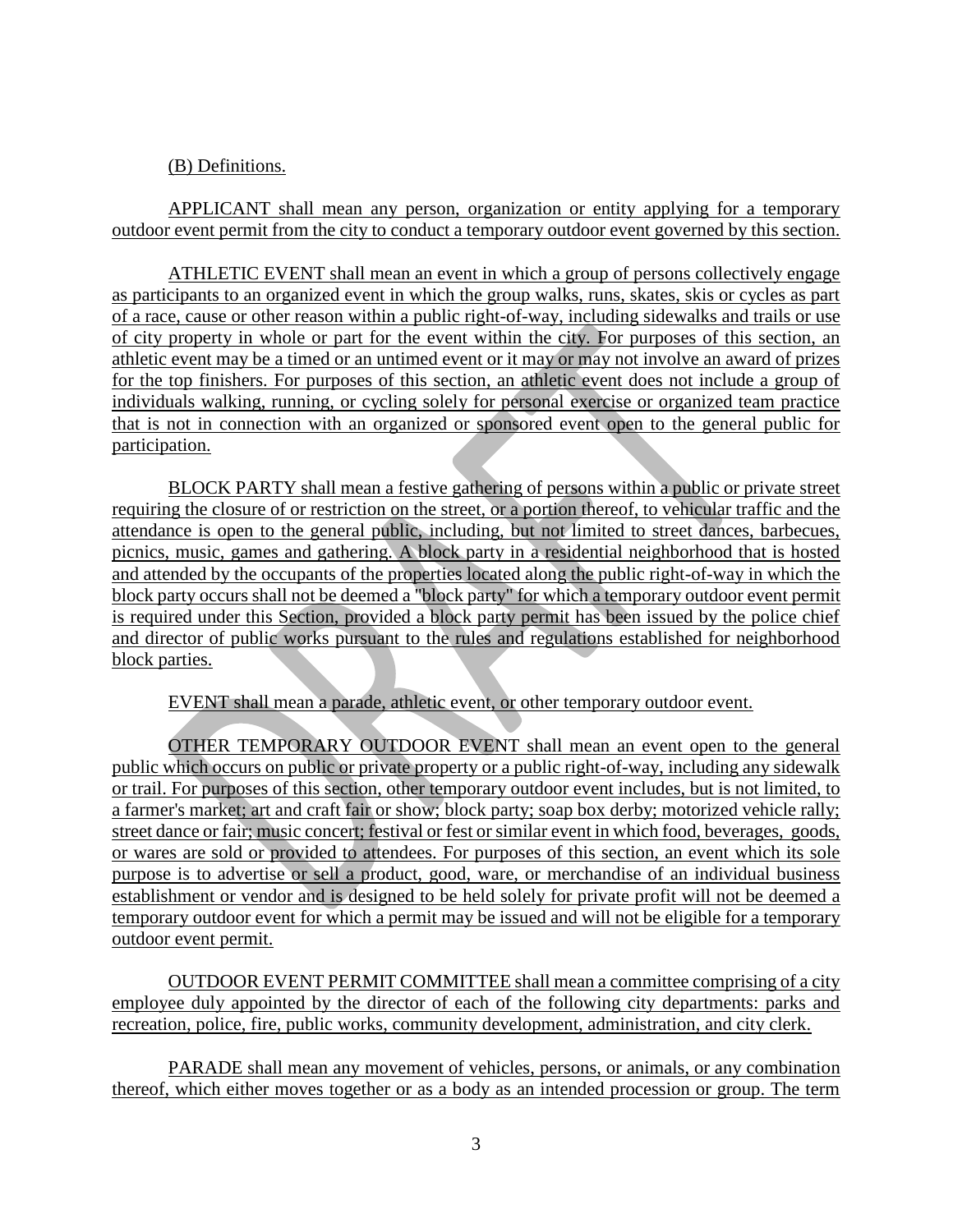"parade" shall not include any organized marathon, walk or run event or bicycle event which is otherwise defined as an "athletic event" herein.

PERMITTEE shall mean any person or organization or group issued a temporary outdoor event permit by the city.

PROCESSION shall mean the act of moving along or proceeding in orderly succession or in a formal, organized or ceremonious manner.

PUBLIC RIGHTS-OF-WAY shall mean the entire area dedicated on a plat or contained in an easement or other conveyance or grant to the city for purposes of public vehicular and pedestrian traffic and shall include, but not be limited to: streets and roadways; boulevards; sidewalks; trails; alleys; and other public property between lateral property lines in which a roadway lies.

(C) Permit required.

(1) A temporary outdoor event permit is required in connection with any of the following:

(a) Athletic event that is proposed to occur within city property or public rights-ofway and are timed or for which prizes are awarded to the top finishers, regardless of the number of participants, which include, but are not limited to: marathons; walk, run, skate, or ski events; and cycle rallies or races, that occur in whole or part within city streets.

(b) Athletic event that is proposed to occur within city property or public rights-ofway and are not timed or for which prizes are not awarded to the top finishers, but anticipate 500 or more participants in a walk/run event or 50 or more cyclists in a cycle event that occurs in whole or part within city streets.

(c) Event for which street or intersection closures or restrictions are required as determined by the city or as may be requested by the event sponsor, unless otherwise excluded by definition of the event in this section.

(d) Parade.

(e) Events to occur within the city that are open to the general public in which one or a combination of the following activities are to occur: more than three (3) registered vendors, exhibition of arts, crafts or live performance, amplified music (live or recorded), amusement rides, or amusement games/activities which thereby may require the use of city services, including but not limited to: city personnel, city utilities, public safety personnel, use of city traffic controls and devices, sanitary facilities, solid waste disposal facilities, clean up and restoration of city property, that would not otherwise be necessary in the absence of such temporary outdoor event.

(2) A temporary outdoor event permit is not required for the following:

(a) Funeral procession;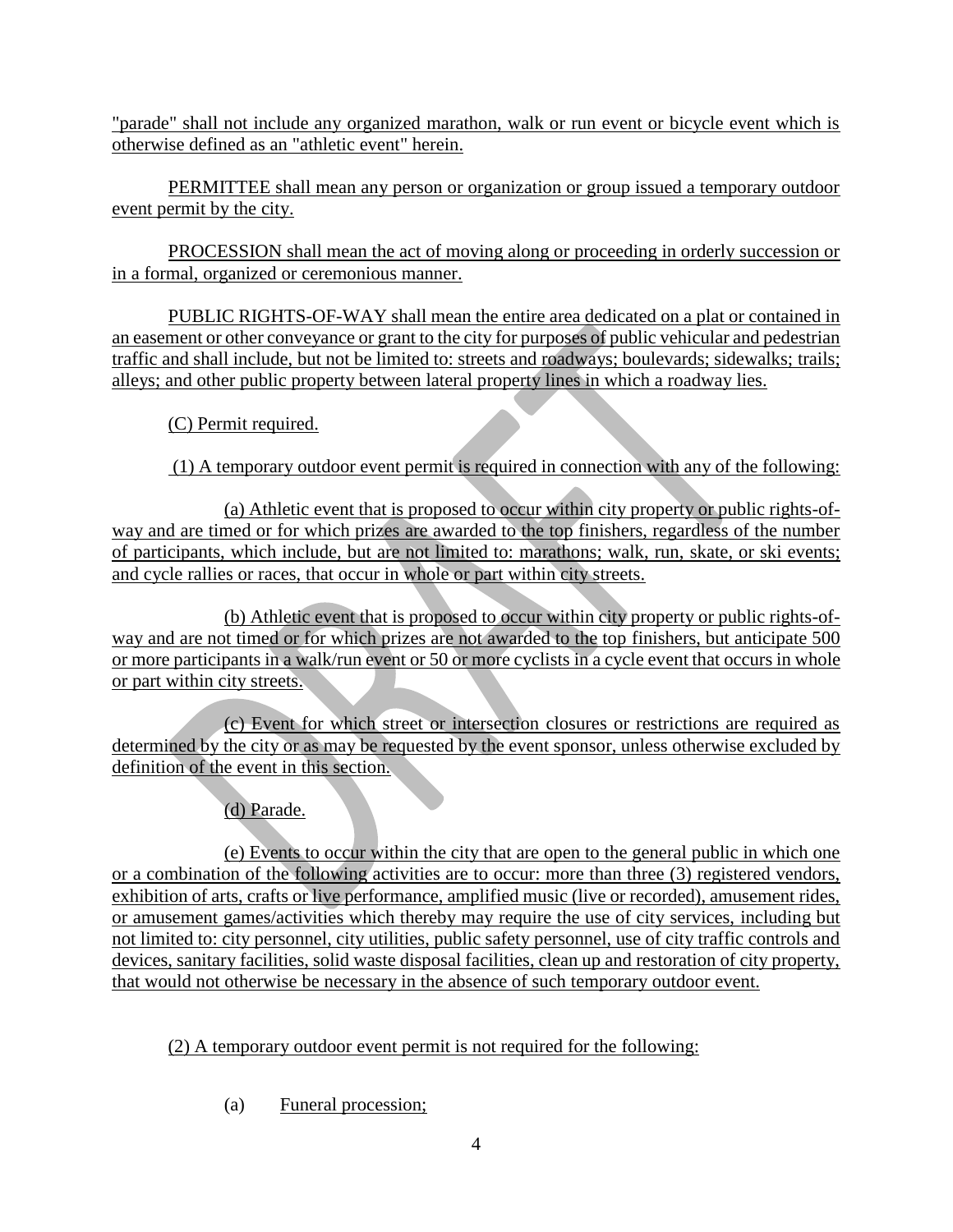(b) A governmental agency activity within the scope of its duties;

(c) Any event held wholly within the boundaries of an Apple Valley park, inside a park building or involving the use of a specific park amenity exclusively (e.g. a ball field/complex, civic center, ice arena, park pavilion) for which a park facility permit is issued; or

(d) Any untimed bike event that commences outside of, but travels through the City of Apple Valley, and has fewer than 50 participants within the city at any one time and does not require city services or resources, provided:

(i) The organizer shall submit to the Zoning Administrator written certification that fewer than 50 participants will be within the city at any one time; and

(ii) All participants shall obey all traffic laws.

(D) Permit issuance.

(1) The Zoning Administrator is authorized to issue temporary outdoor event permit in accordance with this section that does not otherwise require city council approval. The Zoning Administrator shall approve, conditionally approve, or deny an application for a temporary outdoor event permit in accordance with the provisions of this section. All applications shall be reviewed by the temporary outdoor event permit committee. The temporary outdoor event permit committee shall establish and amend, as necessary, rules and regulations governing the implementation of this section and all events under a temporary outdoor event permit, subject to the adoption by the city council.

(2) A temporary outdoor event permit may be issued only upon city council approval when the outdoor event involves the one or more of the following:

(a) 2,000 or more persons are reasonably expected or anticipated to attend

the event;

(b) Other than a farmer,s market or flea market, the event plans to have more than 3 vendors, or 3 activities, or a combination of both;

(c) The event plans to provide live or recorded amplified music or sound;

(d) The event plans to terminate activities later than 10:00 p.m.;

(e) The event proposes to close a public street classified as a minor collector or higher classification; or

(f) The event intends to have a fireworks display/exhibition.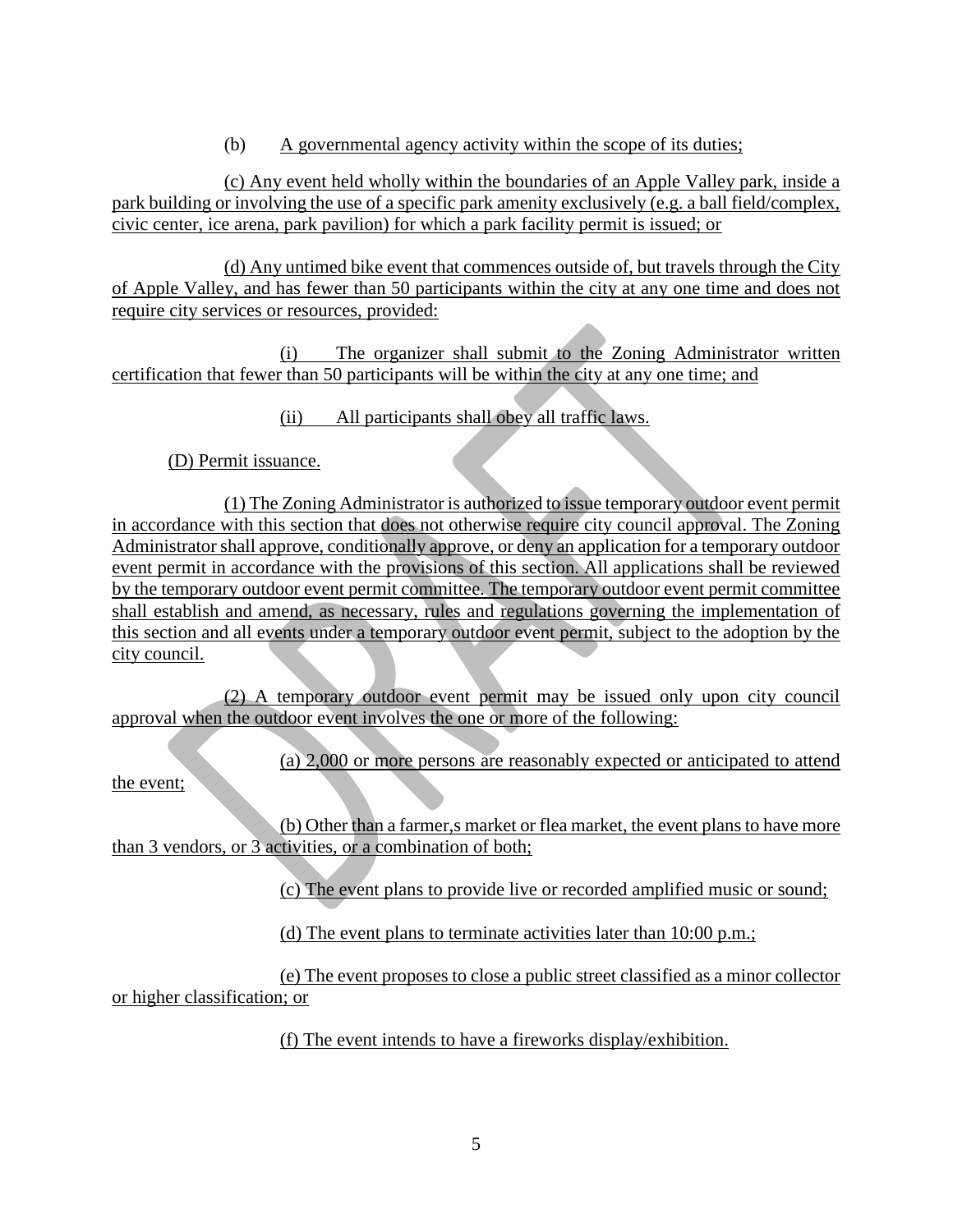(3) A temporary outdoor event permit shall be denied if the temporary outdoor event committee determines that one or more of the following exists based upon the application and other pertinent information received:

(a) The application, along with the application fee, was filed with the city clerk after the filing deadline date as set forth in this section and there is insufficient time to process and review the application or provide the necessary city services required for the proposed event.

(b) Information contained in the application, or supplemental information requested from the applicant, is found to be false in any material detail.

(c) The applicant/sponsoring organization of the event has, within the preceding 24 months, violated a previously issued temporary outdoor event permit or its conditions, including the rules and regulations applicable to temporary outdoor event permits, violated any term or condition of any previous park facility permit or reservation to use the city's property, or violated any city or state law in connection with the use of city property or public rights-of-way.

(d) The applicant failed to complete or sign the application form by the required deadline after having been notified of the additional information or documents required, including the provision of traffic and emergency plans.

(e) The traffic plan or emergency plan submitted by the applicant does not meet the approval of the chief of police or director of public works.

(f) The sole purpose of the event is to advertise or sell or attempt to sell goods, wares, or merchandise of an individual business establishment or vendor and is designed to be held solely for private profit. This provision does not apply to the sale of products, goods, wares, or merchandise as part of a farmers' market, art or craft fair, or the like or as a vendor registered for an event permitted hereunder and does not apply if the advertising is secondary to or as a sponsoring organization of the event.

(g) The time, route, or size of the event will substantially interrupt the safe and orderly movement of traffic contiguous to the event site or route or disrupt the use of a street at a time when it is usually subject to great traffic congestion.

When the grounds for denial of an application for permit based upon subsections (a) through (g) above can be corrected by altering the date, time, duration, route, or location of the event, the Zoning Administrator may, instead of denying the application, conditionally approve the application upon the applicant's acceptance of conditions for permit issuance based upon the revised date, time, duration, route, or location of the event in order to meet the subsections above.

(E) Permit application procedure and fees.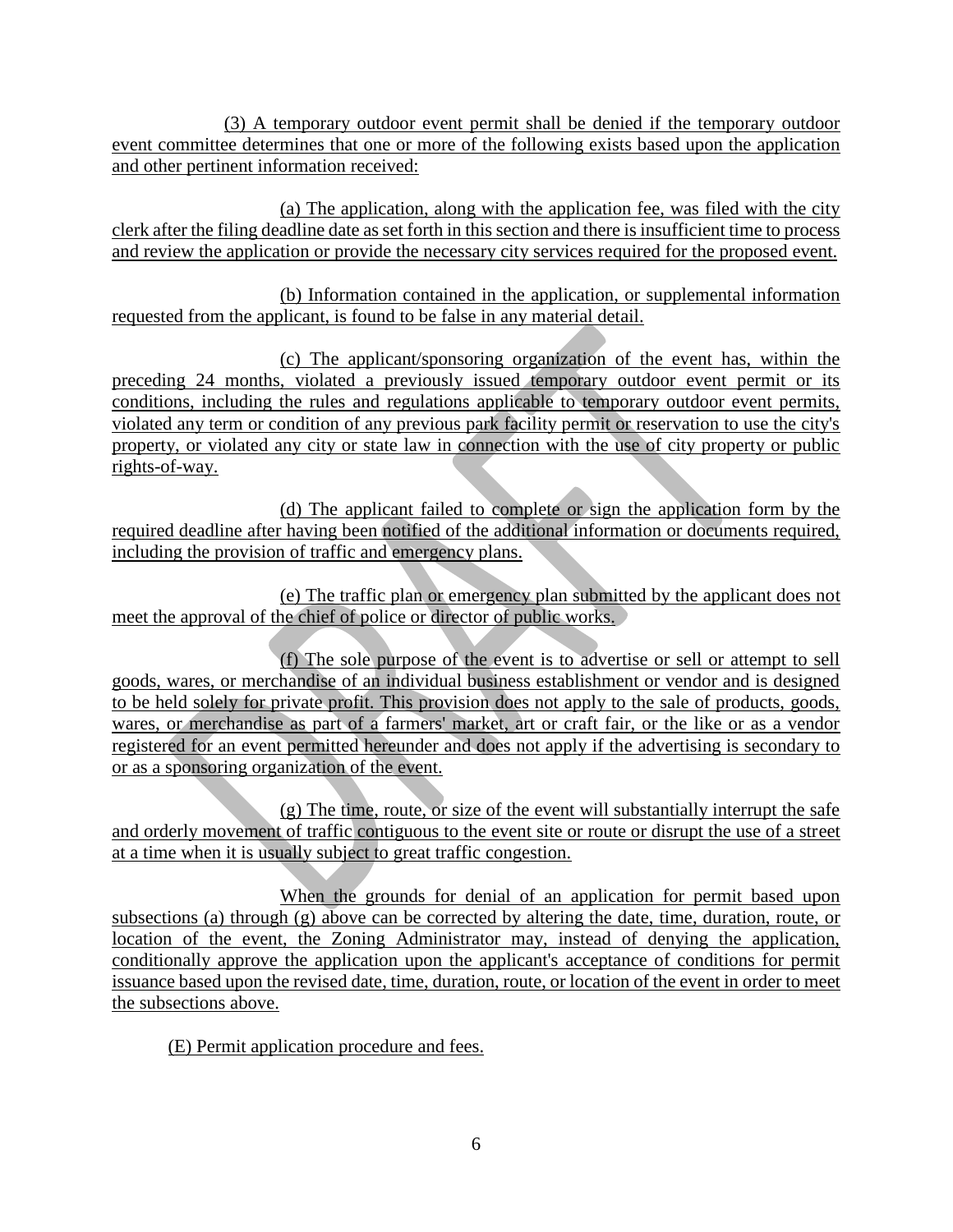(1) Filing of application. An application for a temporary outdoor use permit shall be on a form provided by the city and contain all information requested therein and shall contain such other information as the city may require. The application shall be filed along with a nonrefundable permit application fee in the amount set by city council resolution. When the temporary outdoor event permit committee finds that supplemental information is reasonably necessary in order to act on the application, the applicant shall file with the Zoning Administrator all supplemental information requested within five business days of the request.

An application for a temporary outdoor use permit shall be filed with the Zoning Administrator no less than 60 days prior to the proposed event date. In calculating the 60 days, the date on which the application is filed and the day of the event shall not be counted. If an application is filed after the filing deadline or the filed application is not signed or fully completed, the permit application shall be denied, unless (1) the Zoning Administrator, upon a showing of good cause by the applicant, has first determined that there is sufficient time to review and process the application and provide the necessary city services required for the proposed event; and (2) the City Council, provided sufficient time exists for placement on a regular council meeting agenda, approves the issuance of the permit.

(2) Application Information Required. In addition to the information requested on the city's application form, the applicant shall submit as part of the application the following:

> (a) A detailed site plan, to scale, depicting the following: (i) The entire area of the property on which the event will occur

(ii) Location of all vendors or other event booth or tents, identifying each type of vendor booth, cart or mobile food unit

(iii) If the event is occurring in a parking lot, the number of parking spaces being occupied by the event.

(iv) Proposed vehicular and pedestrian traffic flow within the event area and immediately adjacent to the event area and the public rights-of way.

(v) Location of all restroom facilities for the event.

(vi) Location and type of all refuse containers to be placed

(vii) Identification of any access points into the property from streets that are proposed to be closed.

(viii) If music or other amplified sound is proposed to occur for the event, the location of the stage and the amplified equipment (speakers).

(b) A list of all vendors proposed to be participating in the event, including any food, beverage, goods and wares, and description of type of service (e.g. vendor table/booth, tent, vending cart, mobile food unit). Identification of each vendor shall include the vendor's business name, contact name, type of product or service to be vended and type of vending structure or stand.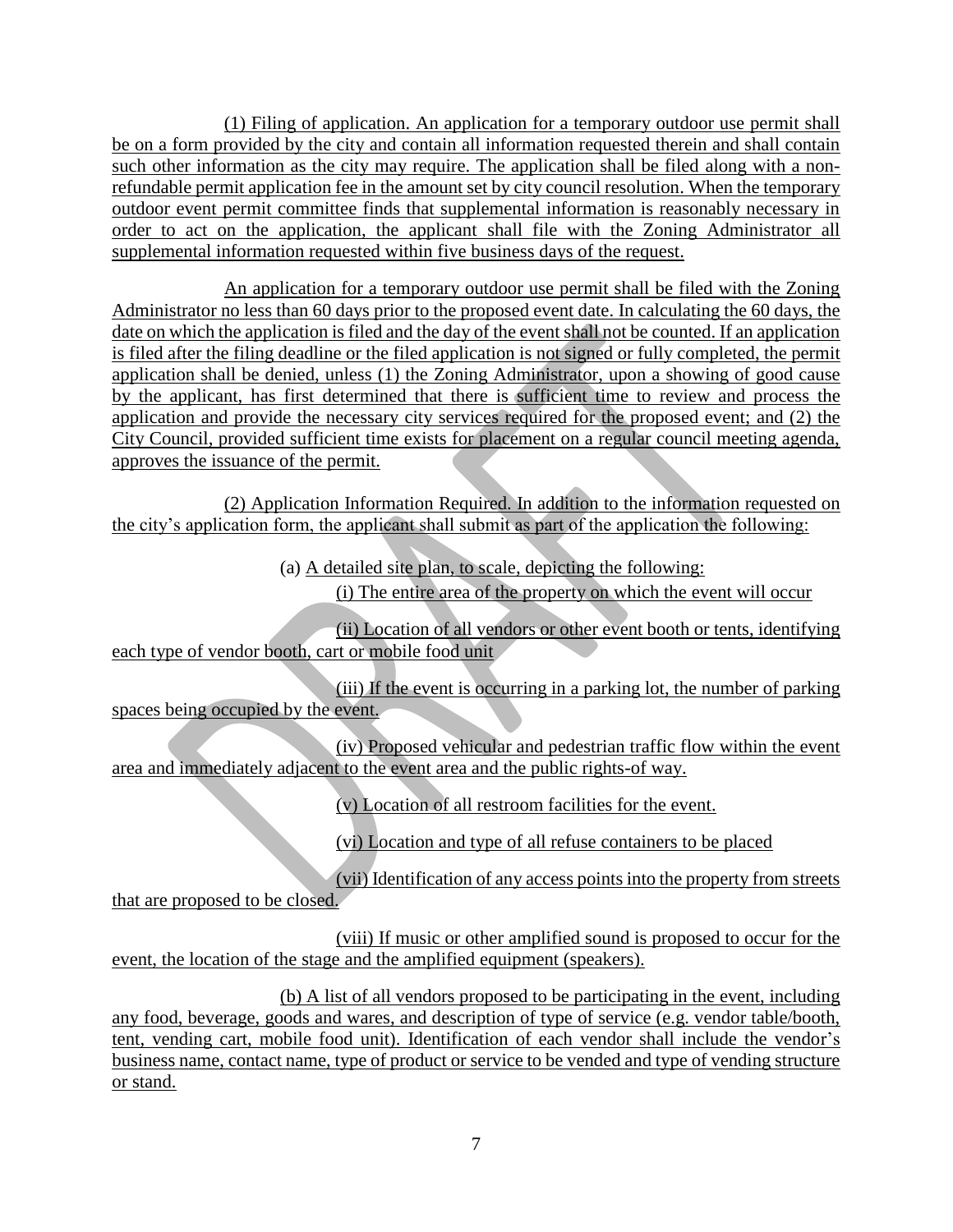(c) If music or other amplified sound is proposed to occur for the event, identify the amplified sound proposed, the hours to occur and the location of all equipment.

(3) Requirements upon approval, but before issuance of permit. Upon the approval of the application, but prior to the issuance of the permit, the applicant shall submit to the city the following:

(a) If the event is to occur on city property or within city right-of-way, the permit applicant and authorized officer of the sponsoring organization, if any, shall sign an indemnification agreement with the city as prepared by the city under which the applicant/permittee/sponsoring organization agrees to (1) defend the city against and indemnify and hold the city harmless from any liability, action, cause, suit, or claim by any person resulting from any damage or injury occurring in connection with the permitted event; (2) reimburse the city for any costs incurred by it in repairing damage to city property or public rights-of-way occurring in connection with the temporary outdoor event; and (3) to reimburse the city for all expenses and costs incurred by the city for its services related to the event that are not otherwise covered or in excess of the city services/resource fee deposit paid by the applicant.

(b) The applicant/sponsoring organization of the event shall obtain and maintain commercial general liability insurance on an occurrence basis to protect against loss from liability imposed by laws for damages on account of bodily injury or property damage arising from the event. Such insurance shall name the City of Apple Valley on the policy or by endorsement, as additional insureds. The insurance coverage shall be maintained for the duration of the event with a minimum \$1,000,000.00 combined single limit and a minimum \$2,000,000.00 aggregate limit.

If food or non-alcoholic beverages are sold or provided at the event, whether by the permittee or a registered vendor, the insurance policy shall also include an endorsement for product liability in an amount not less than \$1,000,000.00.

If alcoholic beverages are sold or provided at the event, the insurance coverage shall include an endorsement for liquor liability in an amount as otherwise required in the city's regulations governing the sale and licensing of alcoholic beverages.

A copy of the policy or a certificate of insurance, clearly identifying the City of Apple Valley as an additional insured, shall be filed with the Zoning Administrator not less than thirty (30) days before the date of the event. If a copy of the policy or the certificate of insurance is not filed with the city as required herein, the permit shall not be issued and the event shall not occur.

(c) Upon approval of the application for a temporary outdoor event permit, the Zoning Administrator shall provide the applicant with a statement of the estimated cost of the expenses incurred by the city in connection with providing city personnel, services and resources necessary for the event. The applicant/permittee shall be required to pay, as deposit of the city services/resources fee, the amount equal to 125 percent of the estimated costs as determined in the statement no later than thirty (30) days prior to the date of the event. If the applicant/permittee fails to remit the payment of the city services/resources fee deposit as required herein, the permit shall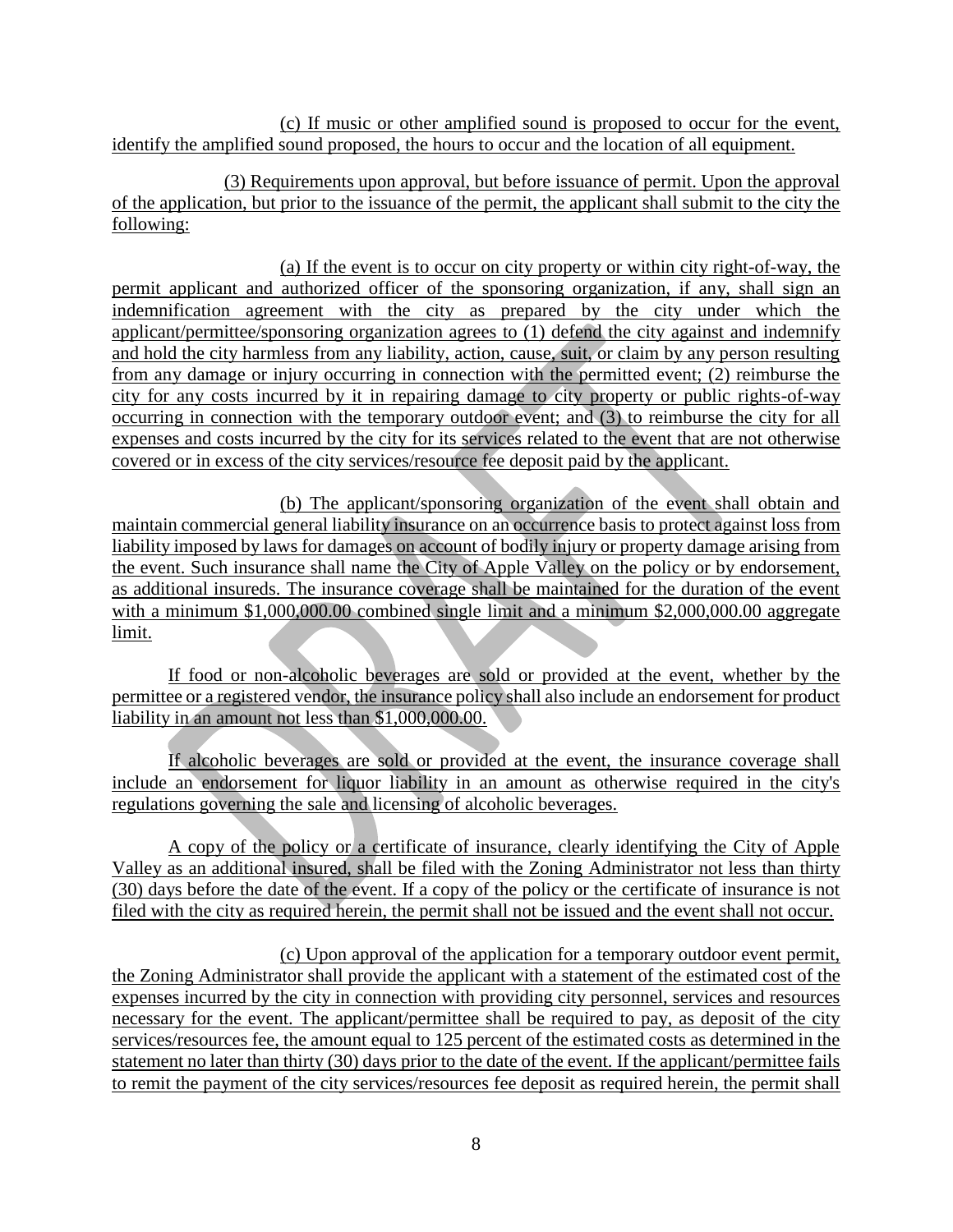not be issued and the event shall not occur. The city services/resources fees shall be in the amounts as set by city council resolution.

(d) Upon approval of the application, and not less than fourteen (14) days prior to the event, the applicant/permittee shall notify in writing all properties abutting any public rights-of-way in which the event will occur and said notice shall advise of the event, including the date, duration of time and any street restrictions imposed as a result of the event. The applicant permittee shall also post signs, as approved by the city, at all affected street intersections.

(F) Conditions of permit. All temporary outdoor events permits shall be subject to the following conditions:

(1) The permittee shall comply and conduct the event in compliance with all conditions imposed with the issuance of a temporary outdoor event permit. The permittee, or an authorized designee, shall establish in advance of the event and maintain at all times during the event means to have immediate contact with and access by city staff.

(2) The permittee/sponsoring organization of the event shall be responsible for the conduct of all employees, agents, or volunteers working in the event and shall take all steps necessary to ensure the employees, agents, or volunteers working in the event comply with the permit conditions set forth in this section and all conditions set forth in the permit.

(3) The event shall have an emergency medical first response team on site specifically assigned to the event if deemed necessary by the police chief or fire chief due to the nature of the event.

(4) The permittee shall comply with all city, county, state and federal laws and regulations relevant to the event, including any animal protection laws and regulations.

(5) No electronic sound system or audio equipment or any other device designed to produce or reproduce audio sound shall be used unless specifically approved under the permit and all use shall be in accordance with permit terms

(6) No sale or furnishing of food or non-alcoholic beverages shall occur at the temporary outdoor event, unless the vendor is a registered vendor under the event permit, the vendor possesses all required licenses from the State of Minnesota and the vendor complies with the vending cart and mobile food unit regulations elsewhere in this Chapter.

(7) No sale or furnishing of alcoholic beverages shall occur at the event unless a license is first obtained from the city. Provided the appropriate license has been issued for the sale or furnishing of alcoholic beverages at the event, the sale shall be subject to all city and state laws relative to the sale or furnishing of alcoholic beverages and shall be conducted in accordance with the licensed conditions.

(8) No sale of any goods, products or merchandise shall be sold at the event unless the vendor is a registered vendor under the event permit.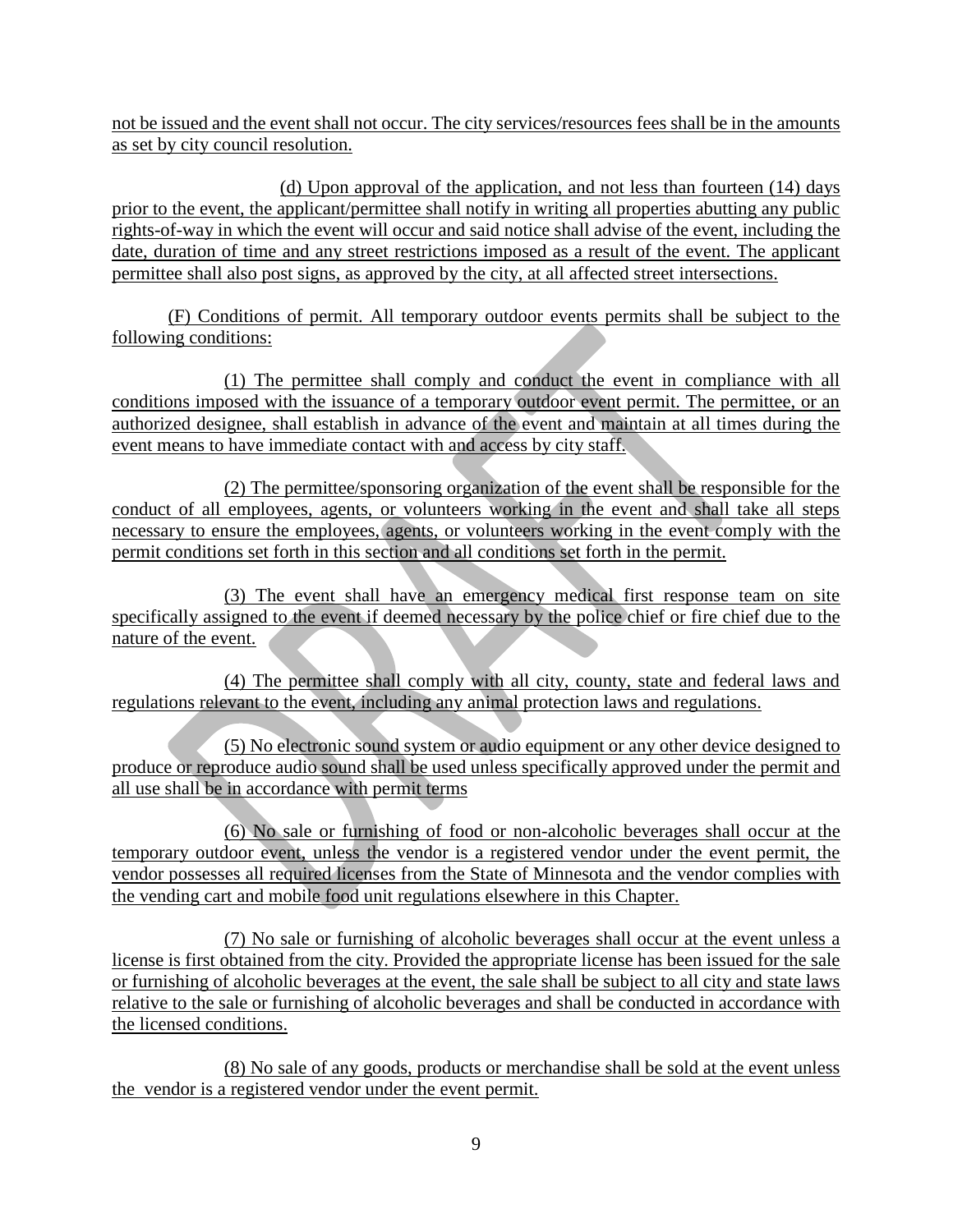(9) No signs or banners shall be posted unless specifically approved under the

permit.

(10) No public rights-of-way, including sidewalks, trails and paths, shall be written upon or otherwise marked with any permanent substance. A fee, the amount of which shall be duly adopted by council resolution, will be charged to the event organizer if this provision is violated.

(11) All tents and temporary membrane structures in excess of 200 square feet and canopies in excess of 400 square feet shall be subject to a building permit.

(G) Unlawful acts.

(1) It is unlawful for any person to sell or offer for sale any food or merchandise at an event or along the route of any parade or athletic event unless the vendor is registered under the event permit. This provision shall not apply to the parade held in connection with the Apple Valley Freedom Days.

(2) It is unlawful for any person to participate in an assemblage within the vehicular travel portion of any public right of way unless it is in connection with an event for which a temporary outdoor event permit or block party permit has been issued by the city and is not otherwise in violation of any traffic direction or control order of a police officer.

Section 4. Chapter 155 of the Apple Valley City Code is amended by *adding* Section 155.362 to read as follows:

# **§155.362 VENDING CART & MOBILE FOOD UNIT PROHIBITED; EXCEPTIONS.**

(A) Unless otherwise specifically allowed elsewhere in this Chapter, no vending cart or mobile food unit shall be permitted to operate for the direct sale of food or beverage therefrom to the general public at any location within the city, except when operated under the following circumstances:

(1) As part of a permitted outdoor commercial promotion as defined in and in accordance with the regulations thereof in this Chapter;

(2) As part of and as a registered vendor for a community festival or permitted temporary outdoor event as defined in and in accordance with the regulations thereof in this Chapter; or

(3) As part of a private event or gathering not open to the general public and no direct sales of food or beverage to the event guests are occurring, rather food or beverage is served or provided to guests gratuitously by the event host, such as graduation party, family reunion, company picnic or party.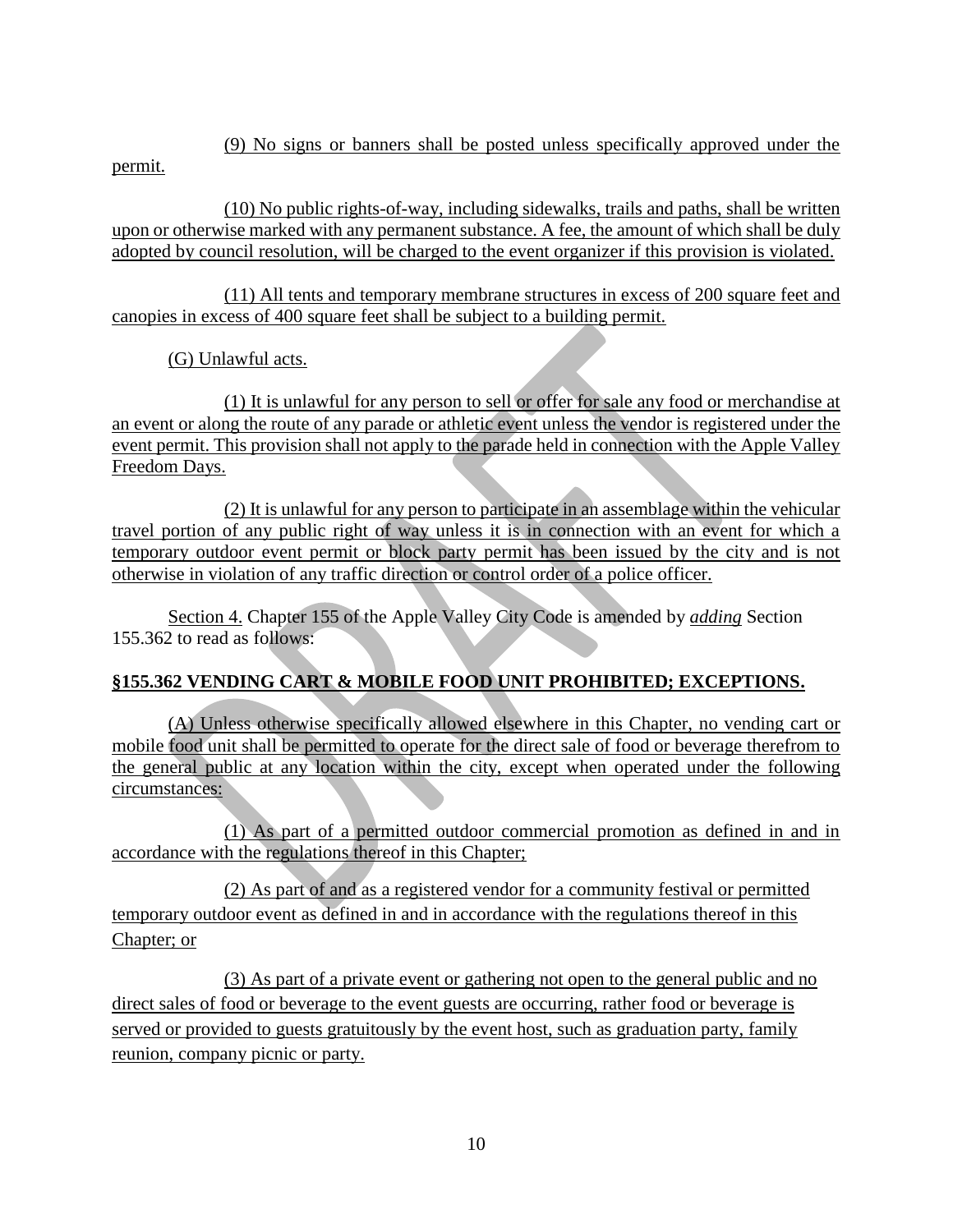(B) The operation of any vending cart and mobile food unit permitted under this Code shall be subject to the following requirements:

(1) No vending cart or mobile food unit from which sales are being offered shall be parked within a public or private street unless part of a temporary outdoor event for which a permit has been issued and only if approved in writing by the Director of Public Works.

(2) All electrical and gas fixtures and hook-ups shall be subject to the inspection of the Fire Chief or designee and shall comply with the Minnesota State Fire Code. No vending cart or mobile food unit shall operate at an approved event if found not in compliance with the Minnesota State Fire Code and directed to cease operation by the Fire Chief or designee.

(3) The vending cart or mobile food unit shall have a valid license, if so required as a food or beverage service operation/establishment from the State of Minnesota-Department of Health and the license shall be conspicuously posted on the cart/unit during operation within the city.

(4) The operator of the vending cart or mobile food unit shall properly dispose its gray water daily if the event is more than a one-day event. No gray water or other waste from the vendor's operation shall be disposed, drained or dumped into a storm drain or upon the ground.

(5) In addition to any signage imprinted upon the vending cart or mobile food unit, each vending cart or mobile food unit operation may have detached signage, subject to the following requirements:

(a) One (1) sandwich board style sign not exceeding eight (8) square feet;

(b) The sign shall be placed on the ground and within ten (10) feet of the

cart/unit;

(c) The sign shall not be placed within the public right-of-way, including the sidewalk/trail and boulevard area, unless allowed by a permit issued by the City; and

(d) The sign shall not project from the vending cart or mobile food unit or located on the roof of the mobile food unit.

(6) No music or other sound or message(s) shall be emitted from or by the operator of a vending cart or mobile food unit by any electronic sound system or audio equipment.

(7) Two (2) refuse containers, each not less than 32 gallons, shall be provided and kept in clean and usable condition within 10 feet of the cart/unit.

(8) The site immediately surrounding the cart/unit shall be kept in a clean, neat and orderly manner during the event and shall be cleaned and all refuse removed upon completion of the operation.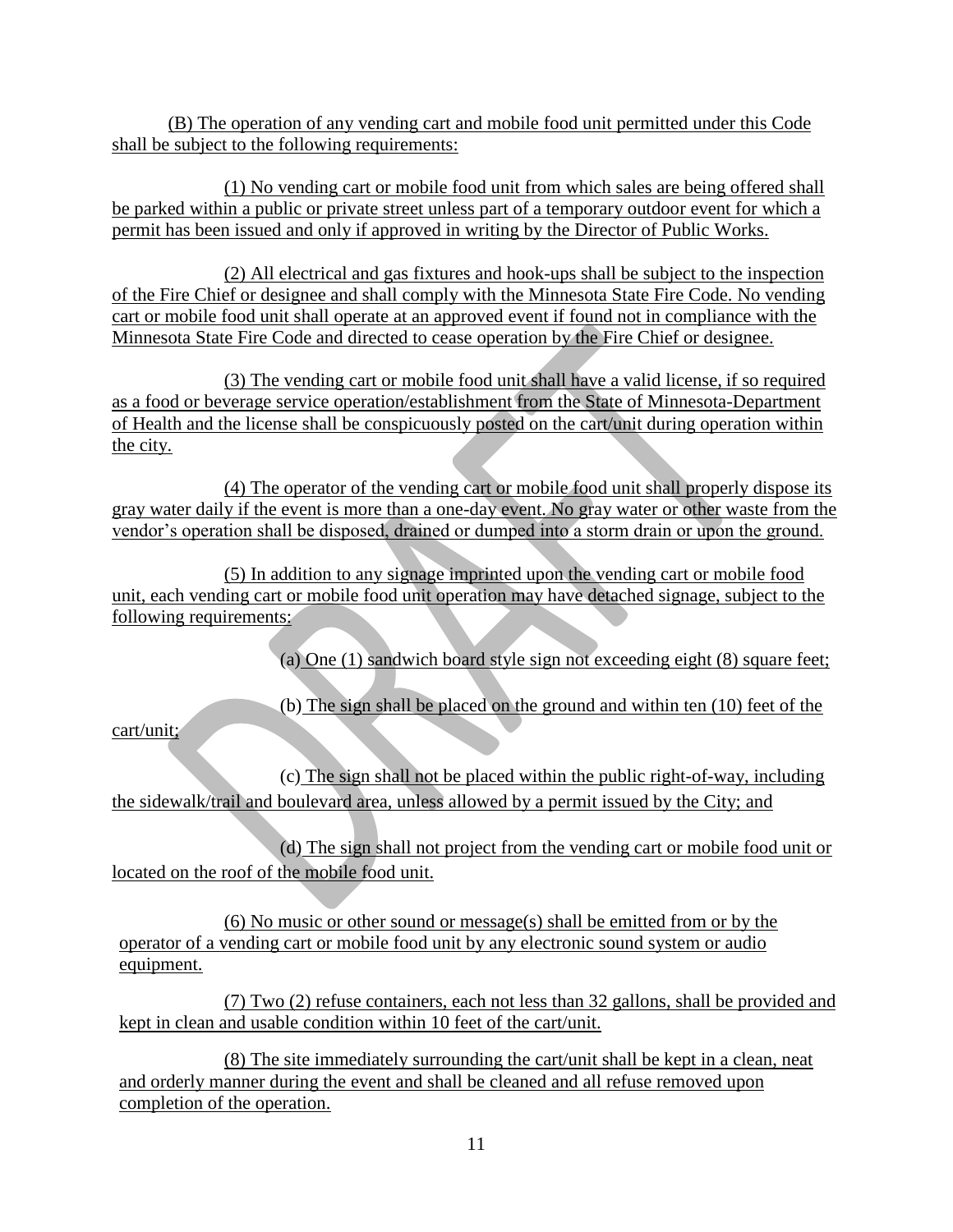(9) A mobile food unit with a fire suppression system under the cooking hood shall have the system tested and tagged in accordance with applicable codes. A mobile food unit must have at least one (1) 2A:20BC fire extinguisher in the mobile food unit. If deep frying occurs in the cart/unit operation, then the operator must have at least one (1) Class K fire extinguisher in the mobile food unit. Each fire extinguisher must display an inspection tag dated within the past 12 months.

(10) Tents and temporary membrane structures used with or as the vending cart having an area in excess of 200 square feet and canopies in excess of 400 square feet shall be subject to a building permit.

(C) No mobile food unit shall be parked or stored when not in operation on any residential property, within or outside of a garage or other storage building. A mobile food unit may be parked or stored outdoors when not in operation on any property zoned as Business Park (BP), Industrial (I-1 & I-2), or a Planned Development for such uses pursuant to a conditional use permit issued by the City.

Section 5. Chapter 155 of the Apple Valley City Code is amended by revising Section 155.375 to read as follows:

# **§ 155.375 USE OF OFF-STREET SPACES.**

Required off-street parking space in commercial, or industrial, or institutional districts, including those within a planned development district, shall not be utilized for open storage of goods, overnight parking of vehicles, storage of vehicles or for vehicles which are inoperable, or for lease, rent or sale, except where otherwise permitted.

Notwithstanding the foregoing, the occupant of a property zoned for commercial, industrial or institutional uses may store up to three (3) passenger motor vehicles or one (1) nonpassenger motor vehicle on the property, provided each vehicle is (1) owned or leased by the occupant; (2) regularly used in connection with and as an integral component of the operation of the principal use on the property; (3) is not larger than the footprint of a standard passenger vehicle parking stall, except the one permitted non-passenger motor vehicle shall not be larger than the aggregate footprint of the length of two (2) contiguous parking stalls; and (4) parked and stored in a designated parking spaces as approved by the city. In no case shall the number of permitted stored vehicles under this paragraph exceed three for any given parcel of record. This exemption does not permit the outdoor storage of equipment, trailers, recreational vehicles, recreational camping vehicles, motorcycles or other similar vehicles, semi-tractors, or vehicles for sale.

Section 6. Summary approved. The City Council hereby determines that the text of the summary marked "Official Summary of Ordinance No.  $\cdot$  " a copy of which is attached hereto" clearly informs the public of the intent and effect of the ordinance. The City Council further determines that publication of the title and such summary will clearly inform the public of the intent and effect of the ordinance.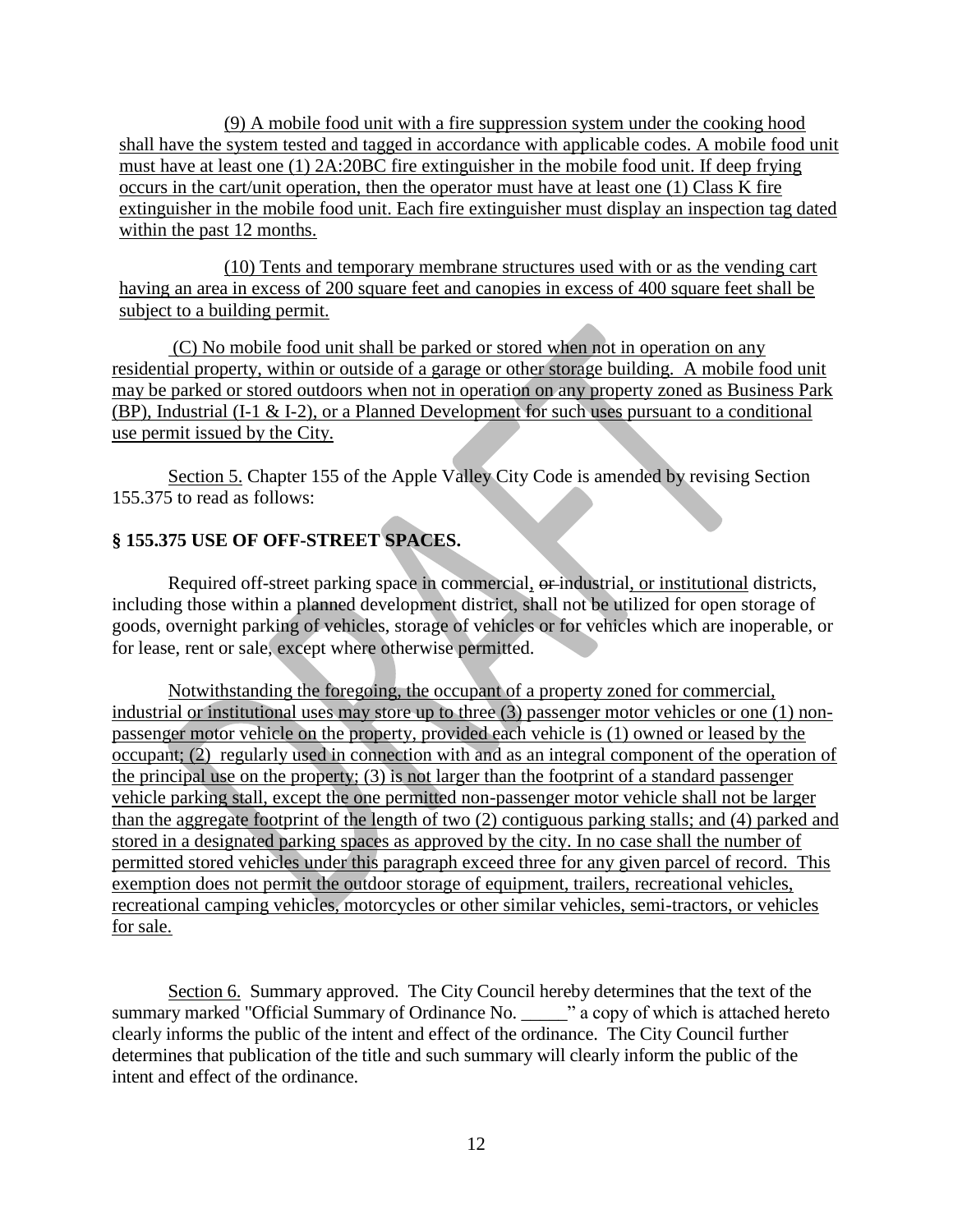Section 7. Filing. A copy of the ordinance shall be filed in the office of the City Clerk. This copy shall be available for inspection by any persons during regular office hours.

Section 8. Publication. The City Clerk shall publish the title of this ordinance and the official summary in the official newspaper of the City with notice that a printed copy of the ordinance is available for inspection by any person during regular office hours at the Office of the City Clerk.

Section 9. Effective date. This ordinance shall take effect upon its passage and the publication of its title and the official summary.

PASSED by the City Council this \_\_\_\_\_ day of \_\_\_\_\_\_\_\_, 2021.

Clint Hooppaw, Mayor

ATTEST:

Pamela J. Gackstetter, City Clerk